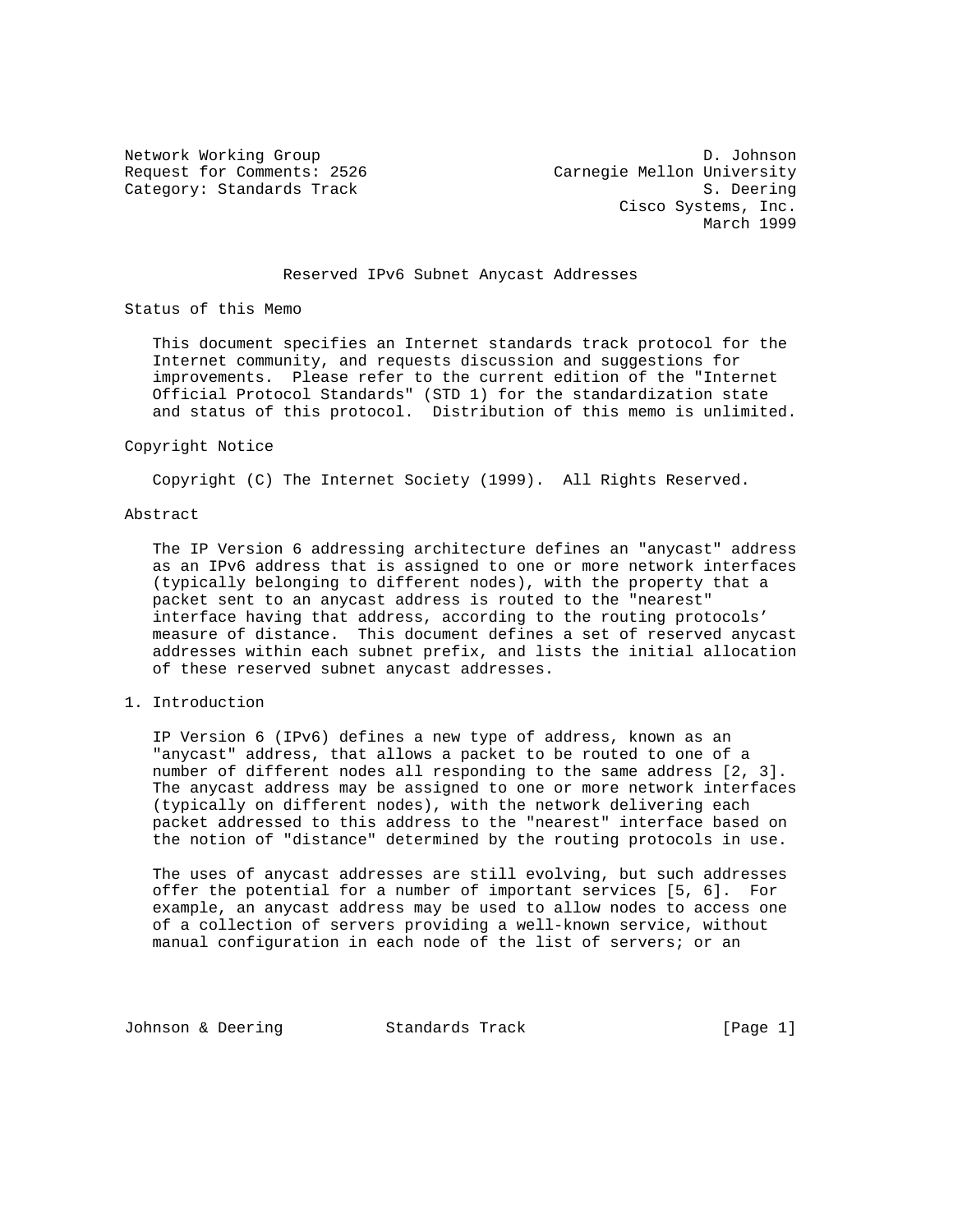anycast address may be used in a source route to force routing through a specific internet service provider, without limiting routing to a single specific router providing access to that ISP.

 IPv6 defines a required Subnet-Router anycast address [3] for all routers within a subnet prefix, and allows additional anycast addresses to be taken from the unicast address space. This document defines an additional set of reserved anycast addresses within each subnet prefix, and lists the initial allocation of these reserved subnet anycast addresses.

 The key words "MUST", "MUST NOT", "REQUIRED", "SHALL", "SHALL NOT", "SHOULD", "SHOULD NOT", "RECOMMENDED", "MAY", and "OPTIONAL" in this document are to be interpreted as described in RFC 2119 [1].

2. Format of Reserved Subnet Anycast Addresses

 Within each subnet, the highest 128 interface identifier values are reserved for assignment as subnet anycast addresses.

 The construction of a reserved subnet anycast address depends on the type of IPv6 addresses used within the subnet, as indicated by the format prefix in the addresses. In particular, for IPv6 address types required to have 64-bit interface identifiers in EUI-64 format, the universal/local bit MUST be set to 0 (local) in all reserved subnet anycast addresses, to indicate that the interface identifier in the address is not globally unique. IPv6 addresses of this type are currently specified to be those having format prefixes 001 through 111, except for Multicast Addresses (1111 1111) [3].

 Specifically, for IPv6 address types required to have to have 64-bit interface identifiers in EUI-64 format, these reserved subnet anycast addresses are constructed as follows:

| 64 bits       | 57 bits                    | 7 bits |  |
|---------------|----------------------------|--------|--|
| subnet prefix | 1111110111111   anycast ID |        |  |
|               | interface identifier field |        |  |

 For other IPv6 address types (that is, with format prefixes other than those listed above), the interface identifier is not in EUI-64 format and may be other than 64 bits in length; these reserved subnet anycast addresses for such address types are constructed as follows:

Johnson & Deering Standards Track [Page 2]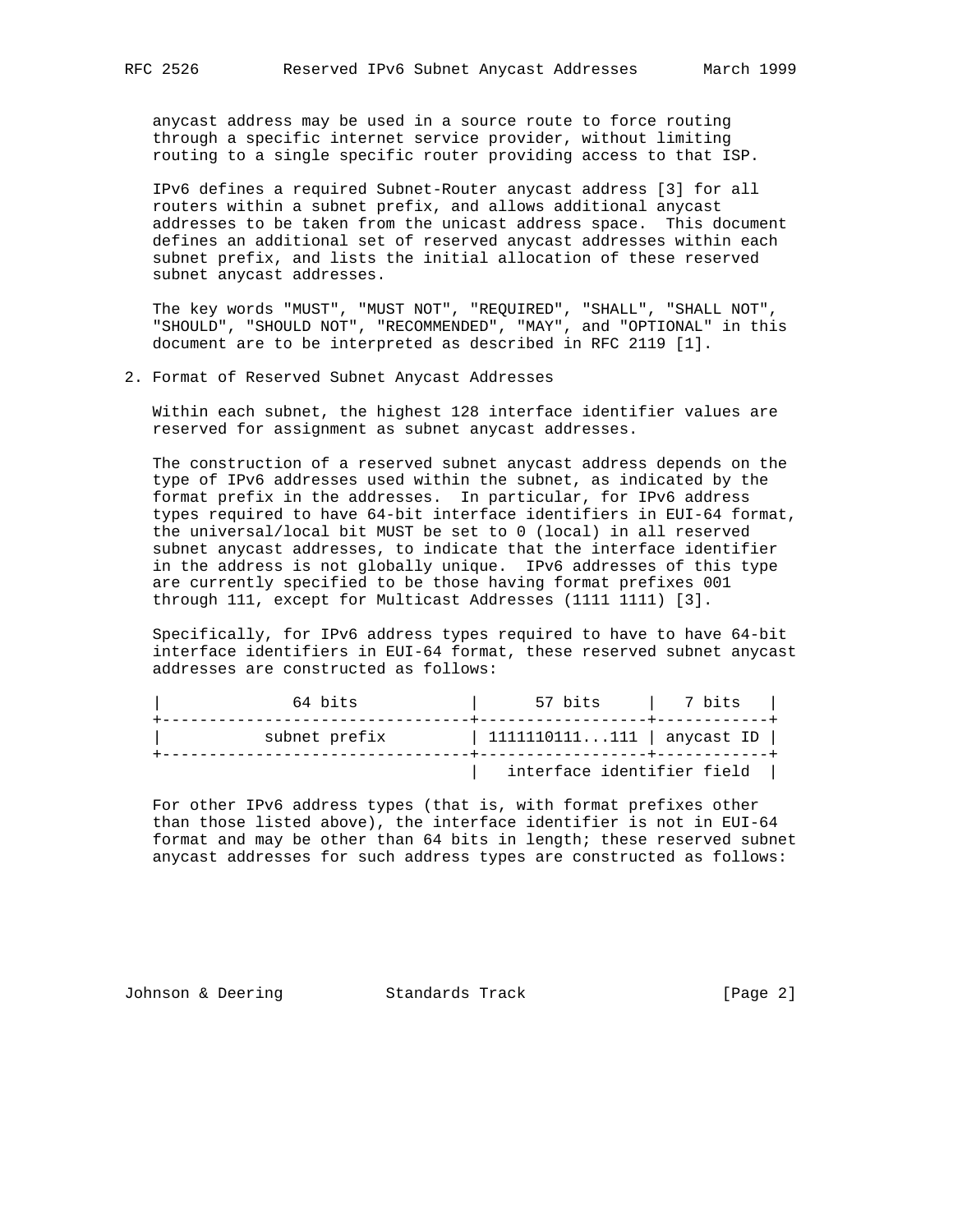| n bits        | 121-n bits                 | l 7 bits |  |
|---------------|----------------------------|----------|--|
| subnet prefix | 1111111111111   anycast ID |          |  |
|               | interface identifier field |          |  |

 The subnet prefix here consists of all fields of the IPv6 address except the interface identifier field. The interface identifier field in these reserved subnet anycast addresses is formed from a 7-bit anycast identifier ("anycast ID"), with the remaining (highest order) bits filled with all one's; however, for interface identifiers in EUI-64 format, the universal/local bit in the interface identifier MUST be set to 0. The anycast identifier identifies a particular reserved anycast address within the subnet prefix, from the set of reserved subnet anycast addresses.

 The motivation for reserving the highest addresses from each subnet rather than the lowest addresses, is to avoid conflicting with some existing official and unofficial uses of the low-numbered addresses in a subnet. For example, these low-numbered addresses are often used for the ends of a point-to-point link, for tunnel endpoints, for manually configured unicast addresses when a hardware token is not available for the network interface, and even for manually configured static addresses for the routers on a link. Reserving only 128 values for anycast identifiers (rather than perhaps 256) means that the minimum possible size of interface identifiers in an IPv6 address is 8 bits (including room in the subnet for unicast addresses as well as reserved subnet anycast addresses), allowing the division between subnet prefix and interface identifier in this case to be byte-aligned.

 As with all IPv6 anycast addresses [3], these reserved subnet anycast addresses are allocated from the IPv6 unicast address space. All reserved subnet anycast addresses as defined in this document are reserved on all links, with all subnet prefixes. They MUST NOT be used for unicast addresses assigned to any interface.

3. List of Reserved Subnet Anycast Addresses

 Currently, the following anycast identifiers for these reserved subnet anycast addresses are defined:

| Decimal   | Hexadecimal | Description                         |
|-----------|-------------|-------------------------------------|
|           |             |                                     |
| 127       | 7묘          | Reserved                            |
| 126       | 7 F.        | Mobile IPv6 Home-Agents anycast [4] |
| $0 - 125$ | $00 - 7D$   | Reserved                            |

| Johnson & Deering<br>Standards Track | [Page $3$ ] |
|--------------------------------------|-------------|
|--------------------------------------|-------------|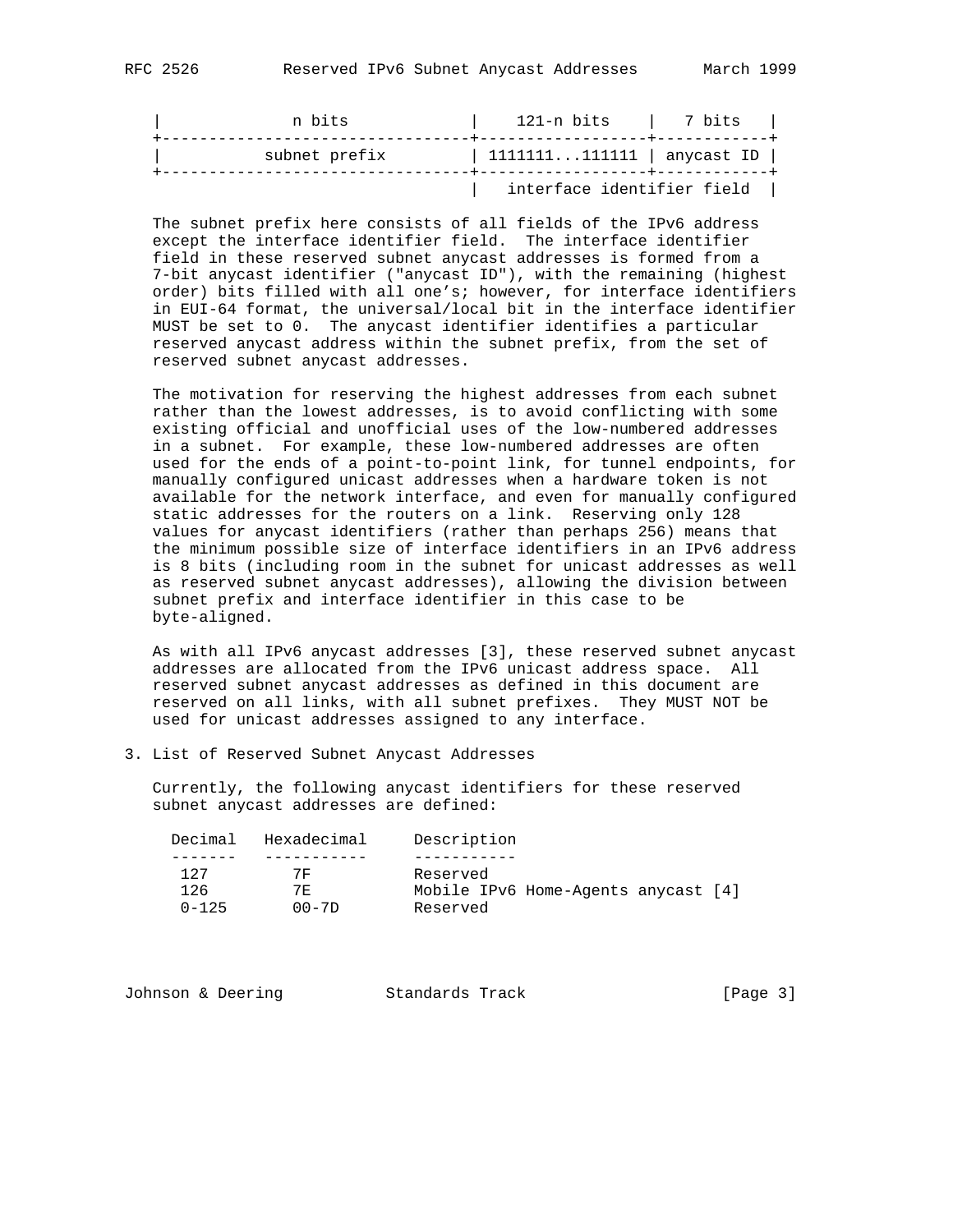Additional anycast identifiers are expected to be defined in the future.

4. Examples

 To illustrate the construction of reserved subnet anycast addresses, this section details the construction of the reserved Mobile IPv6 Home-Agents subnet anycast address [4]. As noted in Section 3, the 7-bit anycast identifier for the Mobile IPv6 Home-Agents anycast address is 126 (decimal) or 7E (hexadecimal).

 For IPv6 addresses containing a format prefix indicating that interface identifiers are required to be 64 bits in length and are required to be in EUI-64 format (currently format prefixes 001 through 111, except for 1111 1111 [3]), the reserved Mobile IPv6 Home-Agents subnet anycast address consists of the 64-bit subnet prefix followed by the 64-bit interface identifier shown below:

| +--- universal/local bit |  | <b>AAAAAA</b><br>anycast identifier ---+-----+ |
|--------------------------|--|------------------------------------------------|

 For other IPv6 address types, the interface identifier may be other than 64 bits in length and is not in EUI-64 format. In this example, assume that the length of the interface identifier is 64 bits, to allow clear comparison with the example given above (although interface identifiers of lengths other than 64 bits follow the same general construction of the interface identifier shown here). In this case, the reserved Mobile IPv6 Home-Agents subnet anycast address consists of the 64-bit subnet prefix followed by the 64-bit interface identifier shown below:

|  |  | <b>AAAAAAA</b> |
|--|--|----------------|

anycast identifier ---+-----+

Johnson & Deering Standards Track [Page 4]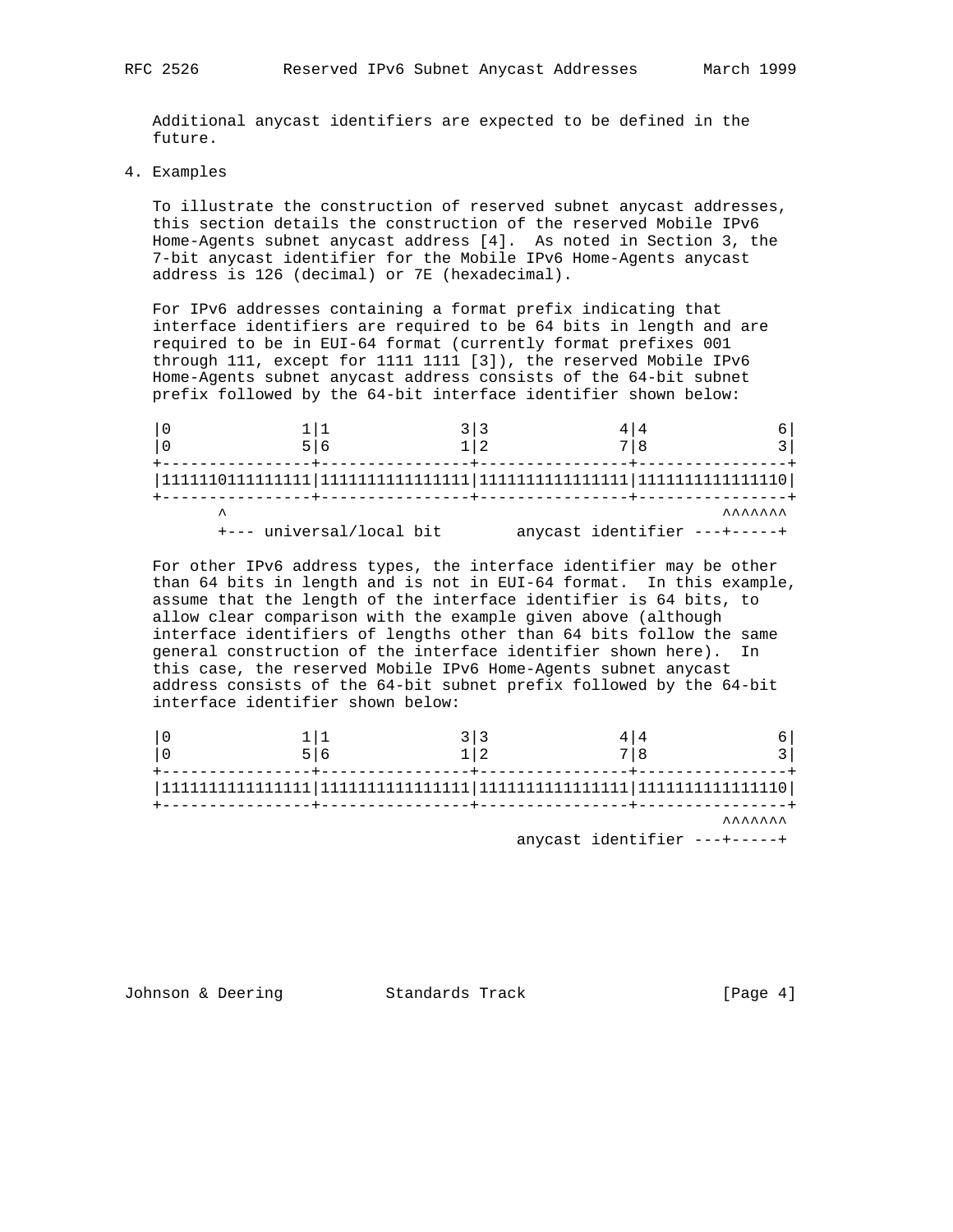#### 5. IANA Considerations

 This document defines a set of reserved subnet anycast addresses, based on a set of anycast identifiers within each subnet prefix in the IPv6 unicast address space. As future needs arise, new anycast identifiers may be defined. Such anycast identifiers MUST be reserved within all subnet prefixes, and so the assignment of these anycast identifiers requires centralized administration. New values SHOULD be assigned in descending numerical order and are expected to be assigned only with IESG approval.

6. Security Considerations

 The use of any type of reserved anycast addresses poses a security concern only in allowing potential attackers a well-known address to attack. By designating certain services to be located at specific reserved anycast addresses, an attacker may more profitably focus an attack against such a specific service. Any such attack, however, is best dealt with in each service that uses a reserved anycast address.

 RFC 1546, which originally proposed the idea of anycasting in IP, also points out a number of security considerations with the use of anycasting in general [6].

## References

- [1] Bradner, S., "Key words for use in RFCs to indicate requirement levels", BCP 14, RFC 2119, March 1997.
- [2] Deering, S. and R. Hinden, "Internet Protocol Version 6 (IPv6) Specification", RFC 2460, December 1998.
- [3] Hinden, R. and S. Deering, "IP Version 6 Addressing Architecture", RFC 2373, July 1998.
- [4] David B. Johnson and Charles Perkins, "Mobility Support in IPv6", Work in Progress.
- [5] Steve King et al, "The Case for IPv6", Work in Progress.
- [6] Partridge, C., Mendez, T. and W. Milliken, "Host Anycasting Service", RFC 1546, November 1993.

Johnson & Deering Standards Track [Page 5]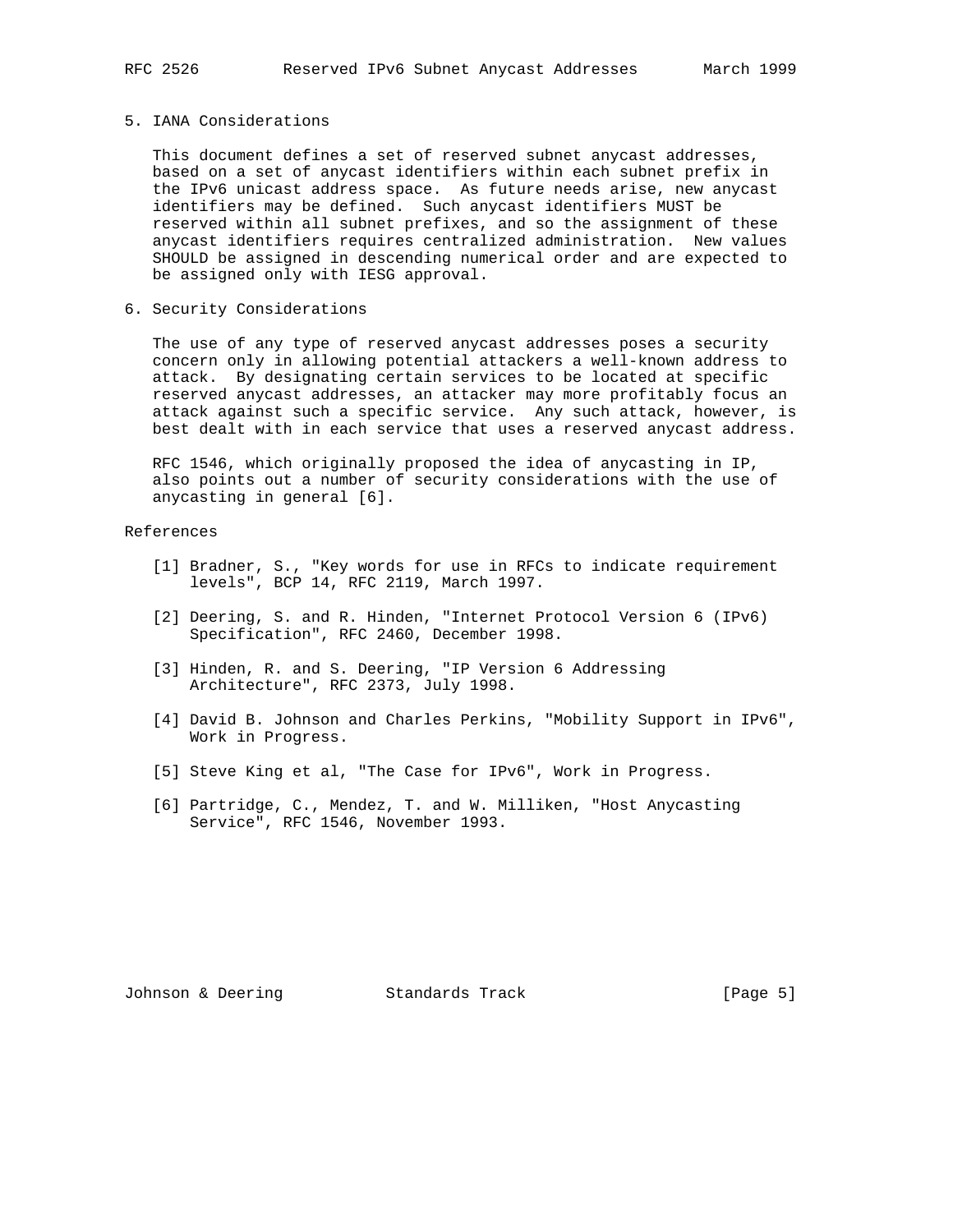Authors' Addresses

 David B. Johnson Carnegie Mellon University Computer Science Department 5000 Forbes Avenue Pittsburgh, PA 15213-3891 USA

 Phone: +1 412 268-7399 Fax: +1 412 268-5576 EMail: dbj@cs.cmu.edu

 Stephen E. Deering Cisco Systems, Inc. 170 West Tasman Drive San Jose, CA 95134-1706 USA

 Phone: +1 408 527-8213 Fax: +1 408 527-8254 EMail: deering@cisco.com